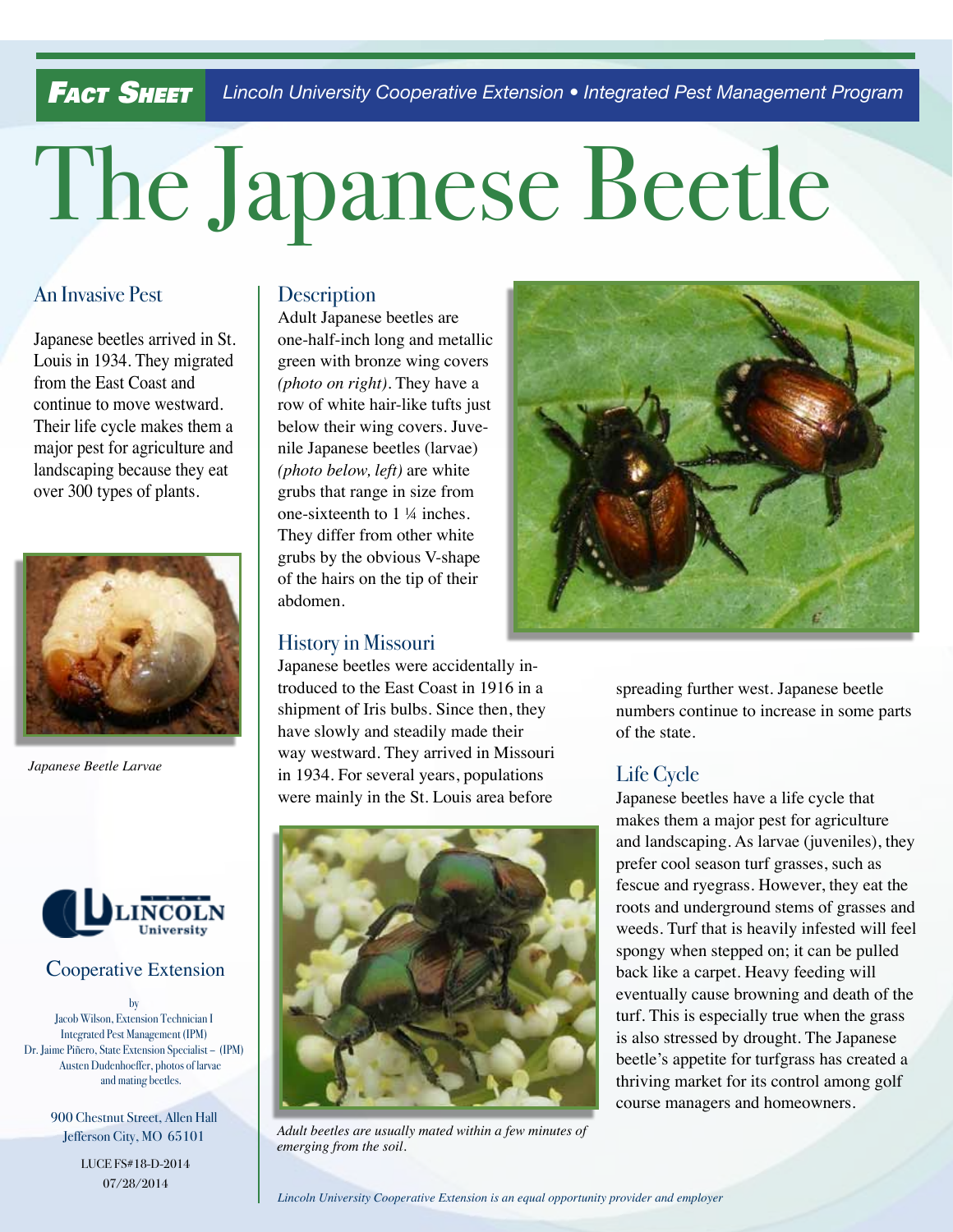# **Japanese Beetle (continued)**



*Illustration courtesy of the University of Kentucky; http://www2ca.uky.edu/entomology/enfacts/ ef451.asp*

Japanese beetles overwinter as a partially grown grub in the soil below the frost line. After pupating (in the stage between larva and adult) in the soil, adult Japanese beetles emerge in midsummer. In central Missouri, this typically occurs in mid to late June. Virgin females immediately release a strong pheromone (sexual attractant). They are usually mated within a few minutes of emerging from the soil. Both males and females then find a suitable food source and begin feeding and mating for the rest of their short lives. Japanese beetle activity normally lasts four to six weeks in Missouri. It peaks in late June or early July. Eggs are laid in the soil where they incubate and hatch in mid to late summer. The larvae actively feed until the soil cools in the fall, then they move deeper (8"-10") until the soil warms in the spring. At that point, they begin feeding again. Japanese beetles can only complete one generation per year in Missouri.

 Adult Japanese beetles have been known to feed on over 300 types of agricultural, landscape and wild plants; some studies show them eating as many as 400 types. Although it seems they will eat almost anything, Japanese beetles have clear-cut preferences for certain plants, such as grapes and roses.

### Control

Japanese beetle control methods can take many forms. There are many conventional pesticides that work well to control both the grubs in the soil and the adults on foliage. There are fewer pesticides that are approved by the Organic Materials Review Institute® (OMRI) for organic use; however, there are some that can be used to control adults. Other than chemical control, there are several other ways to manage these pests. These include biological control using natural enemies, mass trapping, resistant plant varieties, cultural controls and irrigation management:

### 1. Natural Enemies

Japanese beetles are not native to Missouri. This means that there are few natural enemies to keep them in check. However, there are some pathogens (organisms that cause diseases) that attack the grubs in the soil. One naturally occurring bacterium that is commercially available is called milky spore (*Bacillus popilliae*). When Japanese beetle grubs eat milky spore, they die and release billions of new spores into the nearby soil. There are also several species of nematodes (tiny roundworms) that attack Japanese beetles and other soil-dwelling grubs. Birds, small mammals and a few larger insect predators, such as wheel bugs, also eat adult Japanese beetles. *(photo below)*



*Photo by Patrick Byers, Regional Horticulture Specialist, University of Missouri*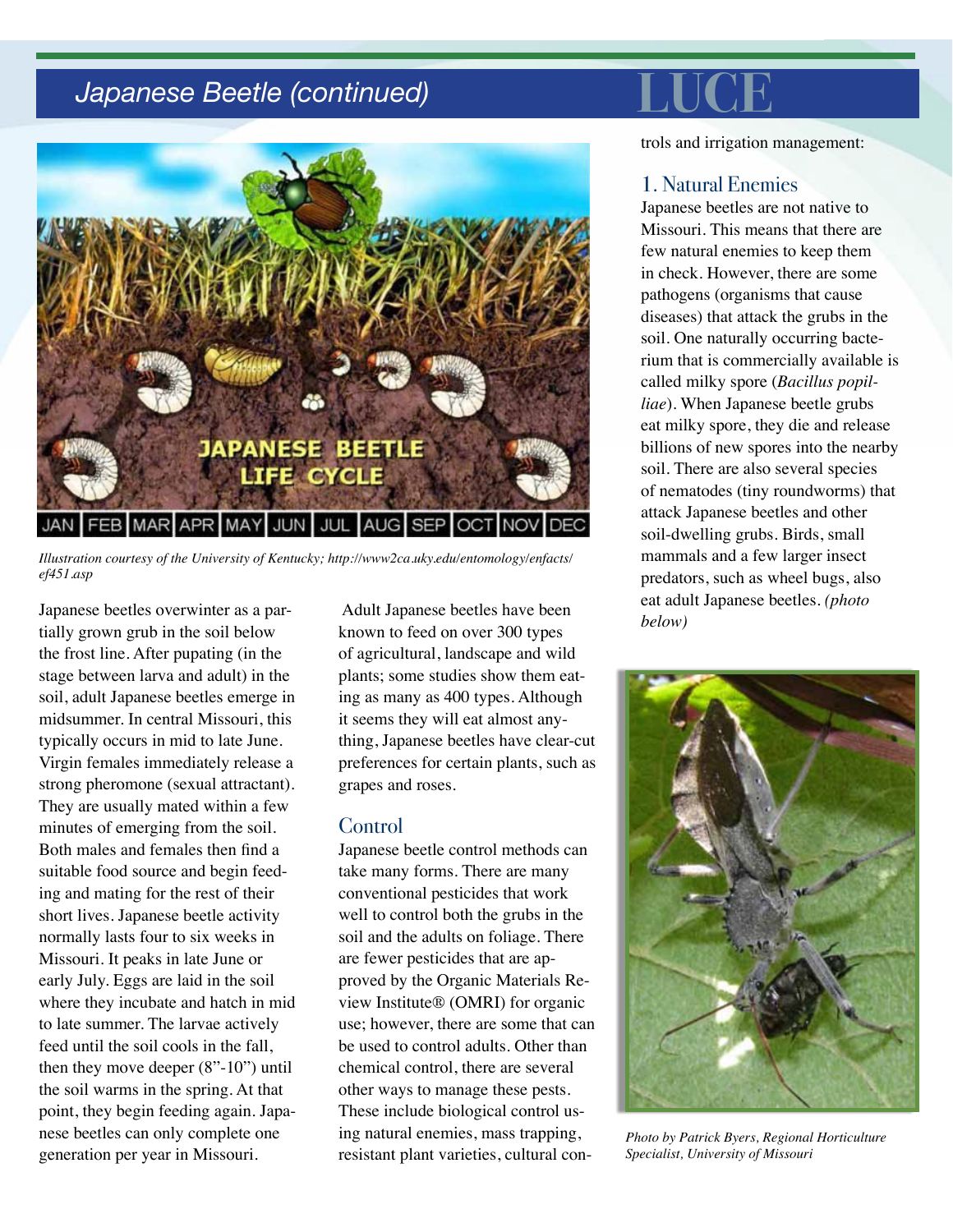# **Japanese Beetle (continued)**



*Mass trapping device used by the LUCE IPM program for organic management of Japanese beetles. A powerful 2-component lure is attached to the yellow top; the net sock was constructed using charcoal fiberglass screen. Each full sock can hold up to 20,000 Japanese beetles.*

# 2. Mass Trapping

Mass trapping is a controversial topic. Research has shown that in certain situations, the powerful lures used in Japanese beetle traps can actually attract many more beetles than are caught. This can increase plant damage in nearby areas (Gordon and Potter, 1985; Switzer et al., 2009). Other studies have found that a few successive years of mass trapping can significantly reduce the local population (Hamilton et al., 1971; Wawrzynski and Ascerno, 1998). Dr. Jaime Piñero and the Lincoln University Cooperative Extension (LUCE) Integrated Pest Management program (IPM) conducted as yet unpublished research over three years in central Missouri. It shows that elderberry, blueberry and blackberry plantings can be protected from Japanese beetles by using a mass trapping system. This system involves a powerful lure and a modified catching device deployed outside the cropped area.

# 3. Careful Selection of Plant Varieties

There are a number of plant varieties that Japanese beetles do not favor. These plants are unlikely to suffer significant feeding damage *(table at right)*.

# 4. Cultural Controls

In agricultural settings, Japanese beetle numbers can be reduced by carefully selecting tillage, groundcovers and irrigation regimes. For example, researchers at Michigan State University found that planting buckwheat between rows of blueberry drastically increased the chances of finding Japanese beetles when compared to planting clover or ryegrass, or leaving the ground bare (Szendrei and Isaacs, 2006). Another study found that female Japanese beetles choose to lay their eggs more often and in higher numbers in fescue versus warm season turf grasses (Wood et al., 2009). Females also choose to lay their eggs in moist soil; that means that withholding irrigation during the peak egg-laying season can help reduce grub numbers (Potter et al., 1996).

| <b>Plant Varieties Least Favored By</b> | <b>Plant Varieties Most Favored by</b> |
|-----------------------------------------|----------------------------------------|
| <b>Japanese Beetles</b>                 | <b>Japanese Beetles</b>                |
| <b>Arbovitae</b>                        | American and English elm               |
| <b>Box elder</b>                        | <b>Birch</b>                           |
| <b>Boxwood</b>                          | <b>Black walnut</b>                    |
| <b>Clematis</b>                         | Elm                                    |
| Dogwood                                 | Grape                                  |
| Euonymus sp. (burning bush, etc.)       | Hawthorn                               |
| Forsythia                               | Hollyhock                              |
| <b>Hemlock</b>                          | Horse chestnut                         |
| <b>Hickory</b>                          | Japanese and Norway maple              |
| <b>Holly</b>                            | Larch                                  |
| Juniper                                 | Linden                                 |
| Lilac                                   | London planetree                       |
| Magnolia                                | Malus spp. (crabapple, apple etc.)     |
| <b>Mulberry</b>                         | Mountain ash                           |
| Northern red oak                        | Pin oak                                |
| Pine                                    | Prunus spp. (flowering cherry, etc.)   |
| <b>Red and silver maples</b>            | Pussy willow                           |
| Redbud                                  | Rose                                   |
| <b>Spruce</b>                           | Raspberry                              |
| Sweet gum                               | Virginia creeper                       |
| Tulip poplar (tuliptree)                | Willow                                 |
| Yew                                     |                                        |

*Table reproduced with permission from Dr. Laura Jesse, Iowa State University.*